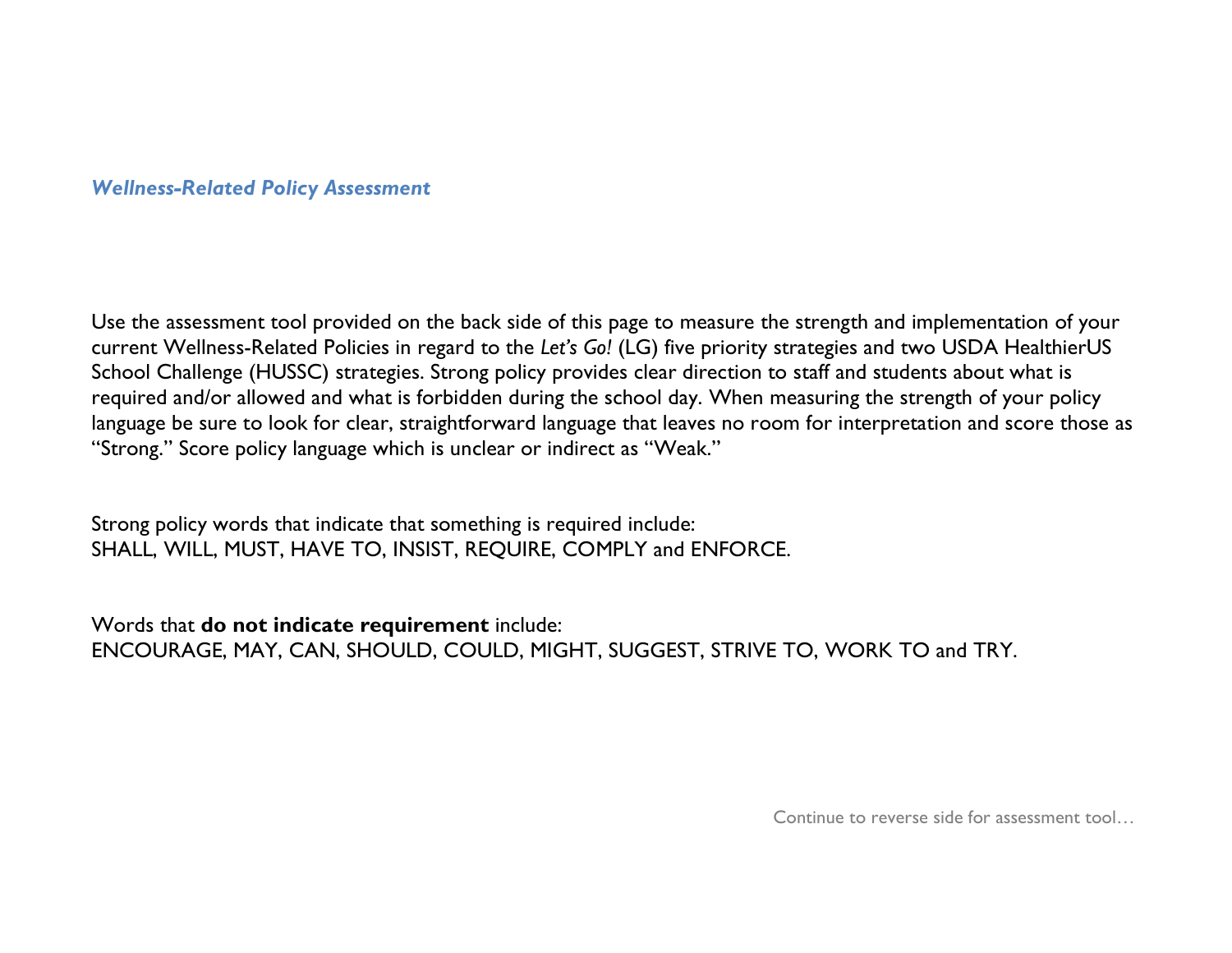## School Name: Springfield Local School District

| <b>Strategy</b>                                                                           | <b>Current Policy</b>                                                                                                                                                                                                                                                                                                                                                                                                                                                                                                                                                                               | <b>Strength of</b><br><b>Current</b><br><b>Policy</b> |      |           |                |                    | <b>Implementation of</b><br><b>Current Policy</b> |             | <b>Notes</b>     |                                                                                  |
|-------------------------------------------------------------------------------------------|-----------------------------------------------------------------------------------------------------------------------------------------------------------------------------------------------------------------------------------------------------------------------------------------------------------------------------------------------------------------------------------------------------------------------------------------------------------------------------------------------------------------------------------------------------------------------------------------------------|-------------------------------------------------------|------|-----------|----------------|--------------------|---------------------------------------------------|-------------|------------------|----------------------------------------------------------------------------------|
| These are the strategies that you will be<br>working to write into policy.                | Write any current policy you have for each strategy<br>into the corresponding boxes below. Next you will<br>score the strength and implementation of each policy.                                                                                                                                                                                                                                                                                                                                                                                                                                   | Strong                                                | Weak | No Policy | School<br>Wide | Most<br>Classrooms | A Few<br>Classrooms                               | In Planning | No<br>Classrooms | Opportunities, Barriers,<br>Resources Needed, Rank<br>Policies by Priority, etc. |
|                                                                                           | (8510 I) - All foods available to students in District<br>programs, other than the food service program, shall be<br>served with consideration for promoting student health<br>and well-being.<br>(8510M) - The sale of foods and beverages to students<br>that do not meet the USDA Dietary Guidelines for<br>Americans and the USDA Smart Snacks in School<br>nutrition standards to be consumed on the school<br>campus during the school day is prohibited.                                                                                                                                     | XX                                                    |      |           | XX             |                    |                                                   |             |                  |                                                                                  |
| Provide healthy choices for snacks<br>and celebrations; limit unhealthy<br>choices.<br>LG | (8510 O) - All foods offered on the school campus<br>during the school day shall comply with the current<br>USDA Dietary Guidelines for Americans, including<br>competitive foods that are available to students a la<br>carte in the dining area, as classroom snacks, from<br>vending machines.<br>(8510 P)- All food and beverages that are provided,<br>other than through sale, on the school campus during<br>the school day (which may include for classroom parties<br>and at holiday celebrations) shall comply with the food<br>and beverage standards approved by the<br>Superintendent. |                                                       |      |           |                |                    |                                                   |             |                  |                                                                                  |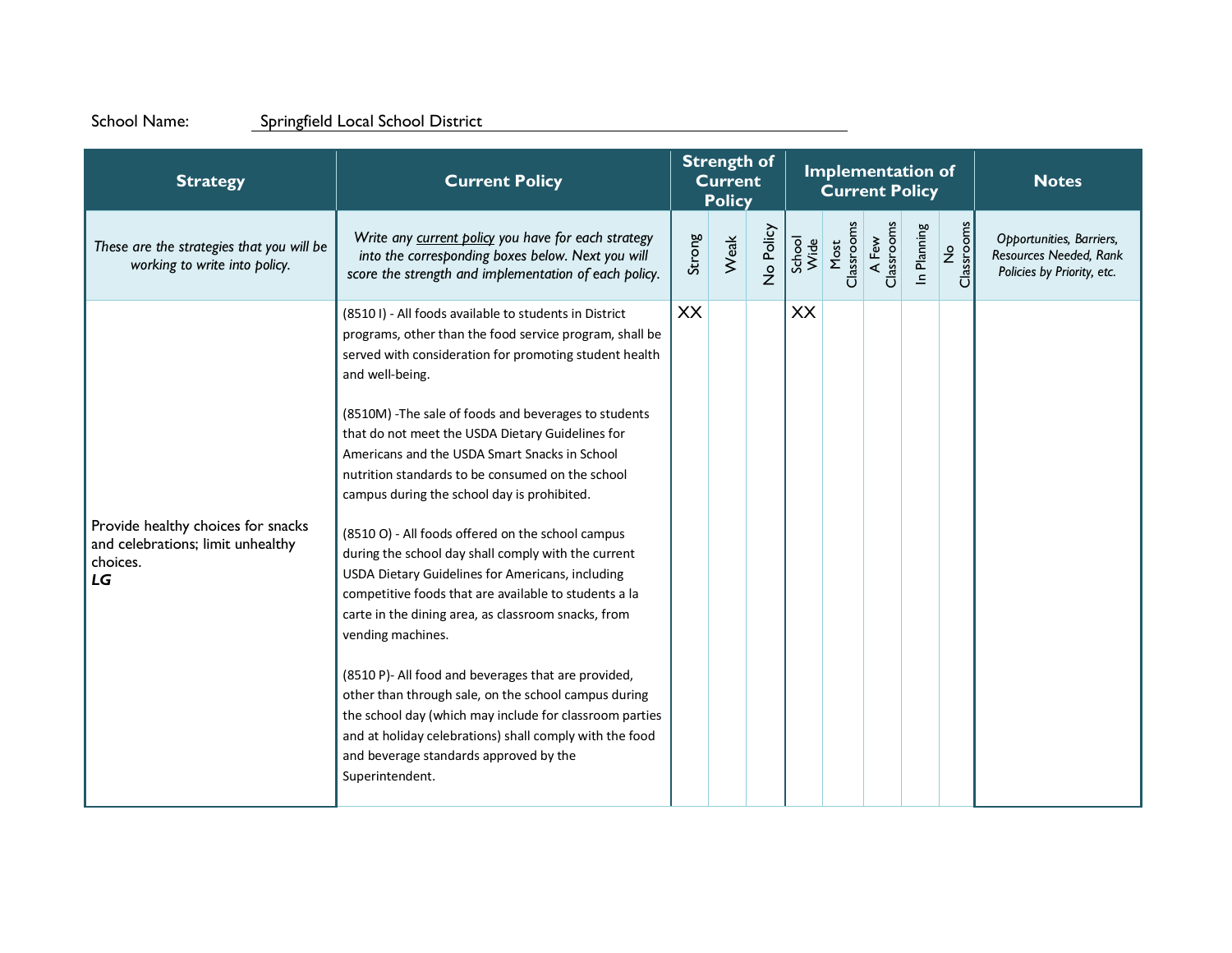| Provide water and low fat milk; limit<br>or eliminate sugary beverages.<br>LG                        | (E) With regard to nutrition promotion, any foods and<br>beverages marketed or promoted to students on the<br>school campus, during the school day, will meet or<br>exceed the USDA Smart Snacks in School nutrition<br>standards.<br>(8510 I) - All foods available to students in District<br>programs, other than the food service program, shall be<br>served with consideration for promoting student health<br>and well-being.                                                                                                                                                                                                                                                                                                                                                           | <b>XX</b> |    |    | XX |    | Opportunity exists to<br>further promote and make<br>more widely available<br>water and heathy<br>beverages.                                                                                                                                                                                                        |
|------------------------------------------------------------------------------------------------------|------------------------------------------------------------------------------------------------------------------------------------------------------------------------------------------------------------------------------------------------------------------------------------------------------------------------------------------------------------------------------------------------------------------------------------------------------------------------------------------------------------------------------------------------------------------------------------------------------------------------------------------------------------------------------------------------------------------------------------------------------------------------------------------------|-----------|----|----|----|----|---------------------------------------------------------------------------------------------------------------------------------------------------------------------------------------------------------------------------------------------------------------------------------------------------------------------|
| Provide non-food rewards.<br>LG                                                                      |                                                                                                                                                                                                                                                                                                                                                                                                                                                                                                                                                                                                                                                                                                                                                                                                |           |    | XX |    | XX | While no formal policy<br>exists, school<br>administration do<br>encourage the use of non-<br>food rewards. At the 7-12<br>level students are<br>rewarded with additional<br>privileges; at the K-6 level<br>rewards take the form of<br>activity trips or physical<br>competitions, such as the<br>"reindeer run". |
| Primarily non-food items should be<br>sold through school fundraising<br>activities.<br><b>HUSSC</b> | 5830 "For any fund-raisers, including those operated by<br>student clubs and organizations, parent groups, or<br>boosters clubs, that involve the sale of food items<br>and/or beverages to students that will be consumed on<br>the school campus (any area of property under the<br>jurisdiction of the school that is accessible to students<br>during the school day) during the school day (the period<br>from the midnight before, to thirty (30) minutes after<br>the end of the official school day), the food items<br>and/or beverages to be sold shall comply with the<br>current USDA Dietary Guidelines for Americans and the<br>USDA Smart Snacks in School nutrition standards. Fund-<br>raisers also include giving away food items or beverages<br>but suggesting donations." |           | XX |    | XX |    | Fund-raising policy<br>requires the food items<br>sold to be compliant with<br>smart snacks, but does not<br>encourage the use of non-<br>food items vs. food items.<br>However, fundraising<br>efforts are generally<br>concentrated away from<br>food items.                                                      |